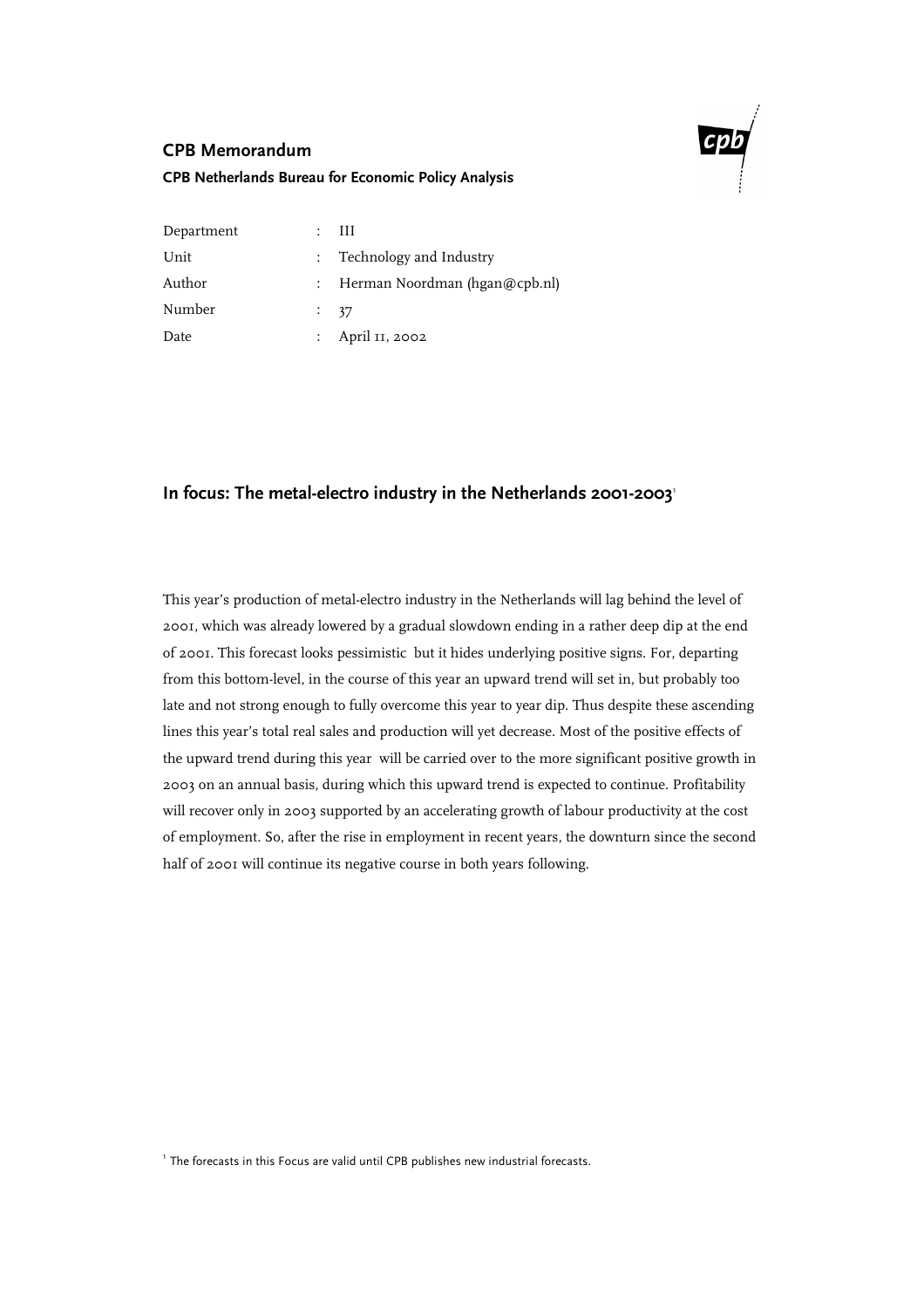#### **Gauging the value of the projections**

This 'Industry in focus' sounds more definite than is justified by the uncertainties in future projections. The reason is that this clarifies the text. The figures do not pretend to prove with certainty what future brings. They give rather an indication of how we think about future developments on the basis of our current knowledge and explicit reasoning. This means that the projections can be brought under discussion, and this exactly indicates their value. One who finds the arguments plausible, can anticipate with policy on the basis of the projections.

#### **The main line of reasoning**

The reasoning of the metal-electro industry's outlook is roughly as follows.

1. To the industry, its international and Dutch environment are given. The elaborated argumentation for changes in this environment is published in the April issue of CPB Report (link: www.cpb.nl/eng/cpbreport).

2. The response of the metal-electro industry to the changes in its environments is assumed to be the same as in the past. Additional information from e.g. newspapers is processed as autonomous changes. Starting point of the forecast are the amounts of the items on the industry's statement of income in the year before the current year. The model is recursive for each industry. Mutual relations between industries follow the process chain, and this chain determines the sequence of computation of the industries' prospects.

The precise argumentation is published in Dutch as a CPB Memorandum (nr. 34, April 2002): 'De industrie in 2002- 2003: De economie achter het scenario' (link: www.cpb.nl/nl/pub/memorandum/34/)

#### **Why an Industry in focus?**

This 'Industry in focus' is related to the "Central Economic Plan" (CEP), which yearly presents an economic forecast for the Dutch economy for the current year and the year to come. The CEP itself does not include an outlook for specific industries. Therefore these are published separately as 'Industry in focus' (in electronic form).

#### **Definition of the metal-electro industry**

Statistical definition: Statstics Netherlands, Standaard BedrijfsIndeling 1993, industry numbers 27-35. For further information, link link www.cbs.nl, search 'Standaarden', next 'SBI-indeling.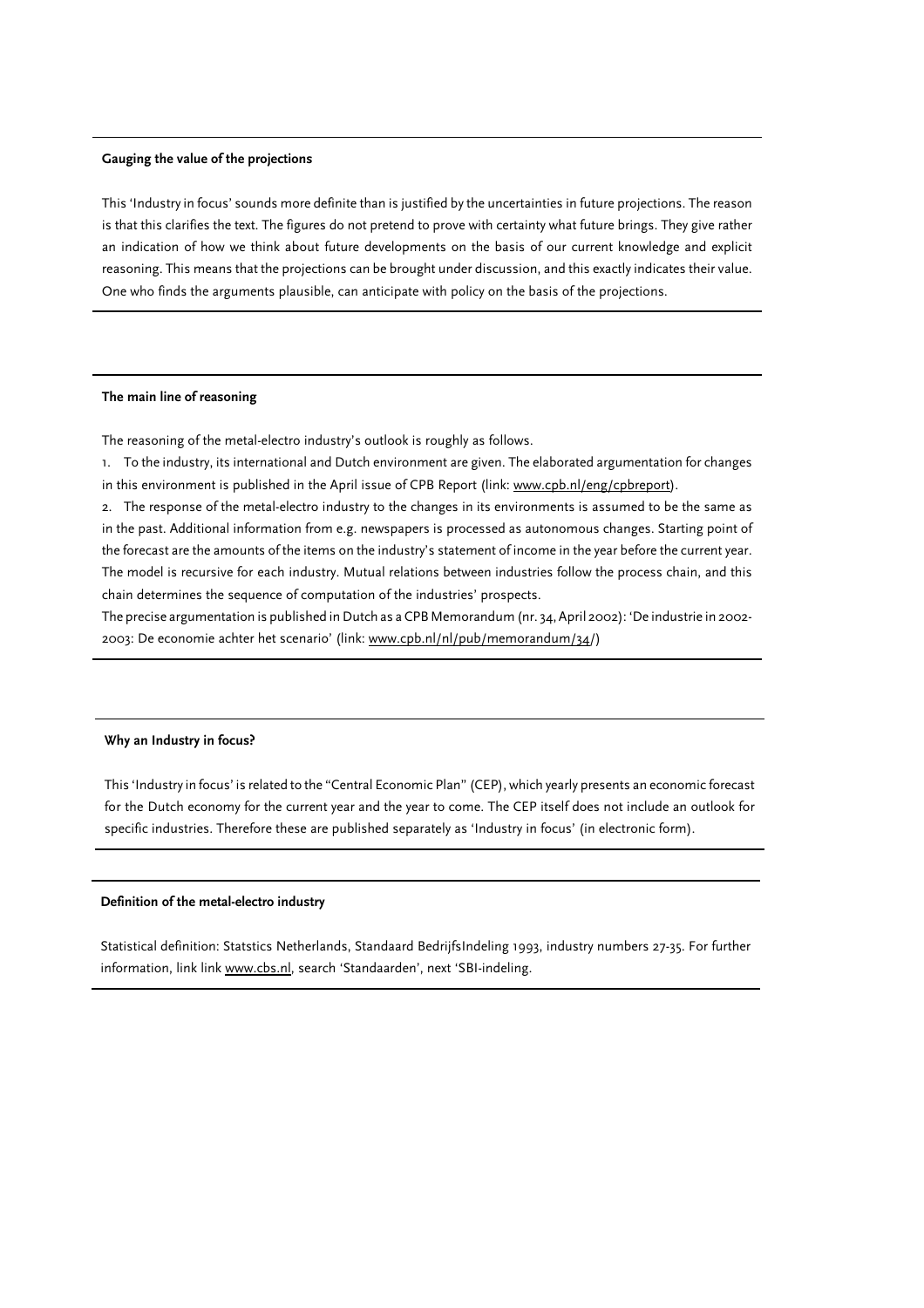## **Key figures for the metal-electro industry in the Netherlands a**

|                      | 1999                      | 2000 | 2001 | 2002           | 2003           |
|----------------------|---------------------------|------|------|----------------|----------------|
|                      | in billion euros          |      |      |                |                |
| <b>Nominal value</b> |                           |      |      |                |                |
| Sales                | 62.9                      | 68.1 | 68.5 | 68.3           | 72.0           |
| Cash flow            | 13.3                      | 14.2 | 14.6 | 15.0           | 15.5           |
| Investments          |                           | 3.3  | 2.4  | 2.5            | 2.7            |
|                      | x 1000 FTE                |      |      |                |                |
| Employment           | 382                       | 385  | 382  | 372            | 369            |
|                      | annual percentage changes |      |      |                |                |
| In volume            |                           |      |      |                |                |
| Sales                | 2.2                       | 5.2  | 0.0  | $-\frac{1}{4}$ | $4\frac{1}{4}$ |
| <b>Prices</b>        |                           |      |      |                |                |
| Sales                | $-0.2$                    | 2.9  | 0.5  | $-\frac{1}{4}$ | $1\frac{1}{4}$ |
| Unit operating costs | 0.5                       | 3.4  | 2.6  | 1⁄4            | $\frac{3}{4}$  |

3

<sup>a</sup> For an explanation of the used terms, see in the back of this 'Focus'.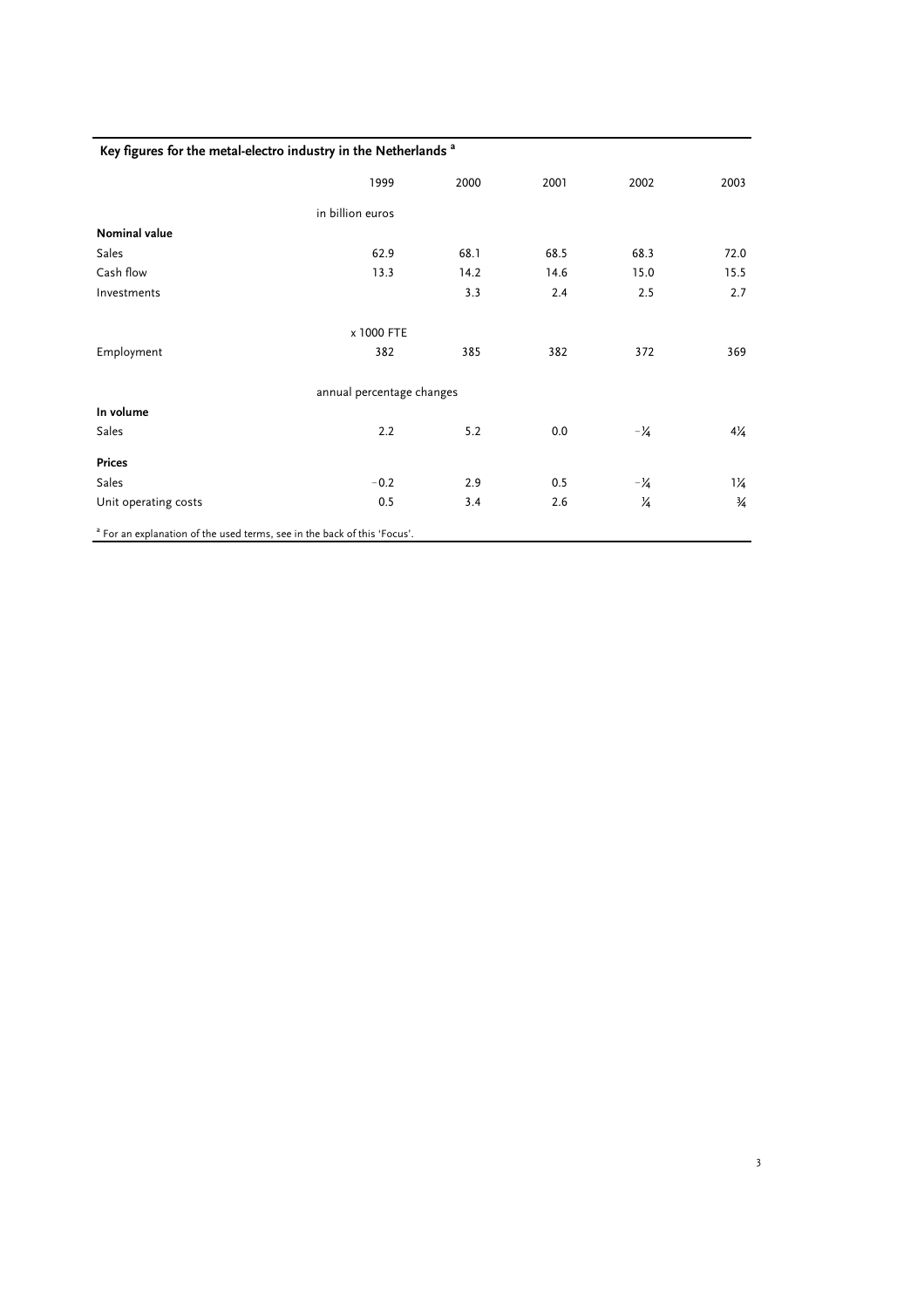# **Outlook for the metal-electro industry's environment**

#### **2001**

In contrast with the rather optimistic expectations for 2001 at the beginning of that year (see Cep-op-maat 2001 or CEP 2001), in reality the Dutch metal-electro industry has suffered from the drastically changed international economic environment. On an annual basis world trade was yet still growing, but at a much slower rate than the year before (1,75% against 10,3% in 2000). Actually, world trade was decreasing continuously *during* the whole year 2001. Especially the dip of the ICT-hardware sector (mobile telephones, computers and parts, chips, and chipmaking machinery) and the weak economic performance of Germany and the US (strengthened by "11 September") has worsened international economic situation. This situation was not only leaving deep marks on the Dutch economy as a whole , but especially also on Dutch export performance of the metal-electro industry. For, besides the falling demand for ICT-hardware, also the orders for other investment goods, like transport and other machinery equipment, lagged behind by postponement or cancellations last year.

| Table 1 Key data of the environment <sup>a</sup> |                           |      |        |                 |                |
|--------------------------------------------------|---------------------------|------|--------|-----------------|----------------|
|                                                  | 1999                      | 2000 | 2001   | 2002            | 2003           |
|                                                  | annual percentage changes |      |        |                 |                |
| International environment                        |                           |      |        |                 |                |
| In volume                                        |                           |      |        |                 |                |
| Relevant world trade <sup>b</sup>                | 4.6                       | 10.3 | 1.75   | 3               | 8¼             |
| Foreign prices (euro)                            |                           |      |        |                 |                |
| Import price of metal-electro products           | $-1.0$                    | 4.9  | 1.2    | $-3/4$          | $-\frac{1}{2}$ |
| Steel                                            | $-10.2$                   | 19.0 | $-9.9$ | $-2\frac{1}{2}$ | 2.00           |
| Euro exchange rate (\$/euro)                     | 1.07                      | 0.92 | 0.90   | 0.90            | 0.92           |
| Dutch environment                                |                           |      |        |                 |                |
| In volume                                        |                           |      |        |                 |                |
| Gross domestic product                           | 3.7                       | 3.5  | 1.1    | $1\frac{1}{2}$  | $2\frac{1}{2}$ |
| Production construction sector                   | 6.4                       | 3.2  | 2.6    | $1\frac{3}{4}$  | $1\frac{1}{2}$ |
| Consumption of durables                          | 10.8                      | 4.3  | $-0.9$ | $5\frac{1}{4}$  | 5              |
| <b>Prices</b>                                    |                           |      |        |                 |                |
| Wage rate companies in the Netherlands           | 3.1                       | 4.9  | 4.4    | $5\frac{1}{4}$  | $4\frac{1}{2}$ |

<sup>a</sup> For an explanation of the used terms, see in the back of this 'Focus'.

b "Relevant" world trade: foreign demand for *all* Dutch manufacturing products at *all* geographical markets which are important to Dutch manufacturing *as a whole*.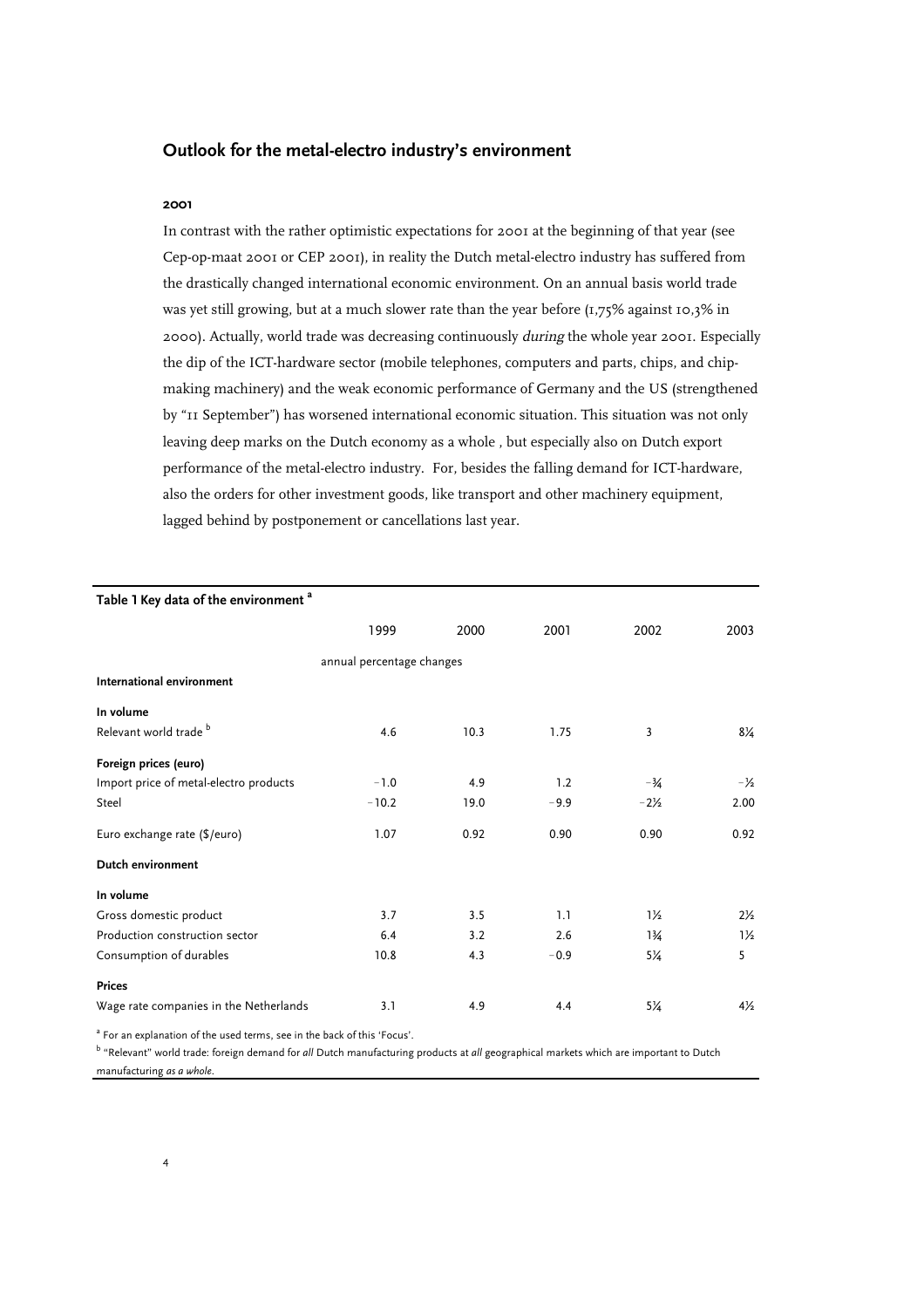Also the home markets left limited compensation. The construction sector, as an important user of metal parts and components, and the consumer-market for durables was still growing, but only at a moderate rate. However, the domestic demand for investment goods (transport equipment and machinery) decreased and so did the consumer demand for new cars, even very dramatically (about 20%). Despite the economic downturn, total employment growth remained considerable in 2001. Consequently, labour productivity growth in the market sector has reached a post-1945 low (-1¼ %) and the labour market remained tight.

#### **2002-2003**

The prospects for this and next year are surrounded with much uncertainty. But some indicators give rise to better international economic perspectives (see for more details CEP 2002). It is expected that the terrorist assaults in the United States on the 11th of September 2001 and the reprisals that followed, could only delay the previously expected recovery of the international economy by just one or two quarters. The international cycle could bottom out early this year, in the absence of new major shocks.

#### **Steel war**

However, 0ne hopefully limited shock has already recently announced itself. The Bush-administration issuing import restraints to protect the US steel industry, has started a steel war. The danger is the spreading of further distortions unchecked to other steel markets and countermeasures elsewhere to. For former exporters to the US will seek compensation on other export markets pressuring steel prices downwards. Probably EU has to issue countermeasures not only against the US steel imports, but maybe also against steel imports from other non-EUcountries. So, the US exports the effects of its own inefficient steel overcapacity to the rest of the world.

The recovery is supported by strong monetary and fiscal responses, as well as by declining price increases. Inflation in the industrial world is clearly receding. World market prices will remain weak for a while, and low capacity utilisation and increasing unemployment will help to keep wage and price developments in check.

World trade volume is expected to rebound this year in sympathy with production, but due to the negative carryover from the present year, the average growth rate will be limited to about 3%. Figure 1 illustrates that this seemingly limited growth on annual basis hides the much more dynamic movements in the international cycle. After the dip in 2001 and after an hesitating start in 2002 world trade will grow *during* 2002 at an accelerating rate as a take-off to the expected much faster growth in 2003 continuing the same path during that year. So the already in 2002 accelerating growth is mostly reflected in the expected world trade growth (exceeding 8% on an annual basis).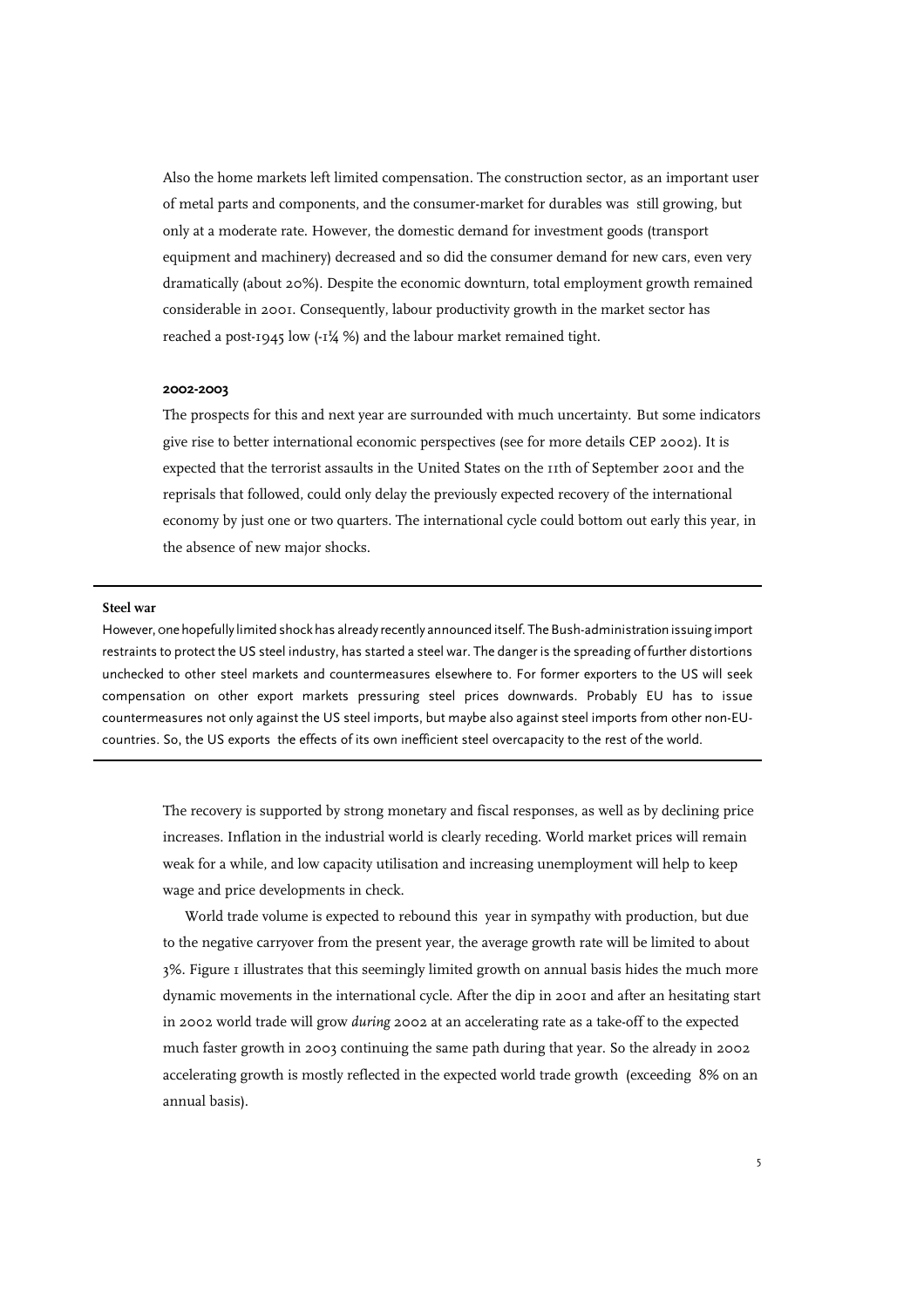#### **Figure 1 World trade volume**



The improving international environment is only very partly reflected in the current projection for the Dutch gross production growth of 1,4% this year and 2,4% next year. Because of a considerable deterioration of the price competitiveness of domestically produced exports Dutch exporters will loose market-shares. The demand for investment goods will lag behind, because enterprises will sell first their unwanted inventories, before raising production, utilisation rates and profitability. So it is expected that in 2002 investments will decrease further, but will recover in 2003. The growth of the domestic consumer market for cars will get an impulse to recover the deep dip in 2001 by rising to normal levels in 2002 and 2003.

The projected labour share in enterprise income will not increase further in 2002, but so profitability does not improve either. The last year's exceptional hike in consumer prices (4½ %) is expected to be lowered to 3 % this year and to 2¼ % in 2003 .

This year and next unemployment is expected to rise to  $4\frac{1}{2}$ % and in 2003 to almost 5% of the labour force.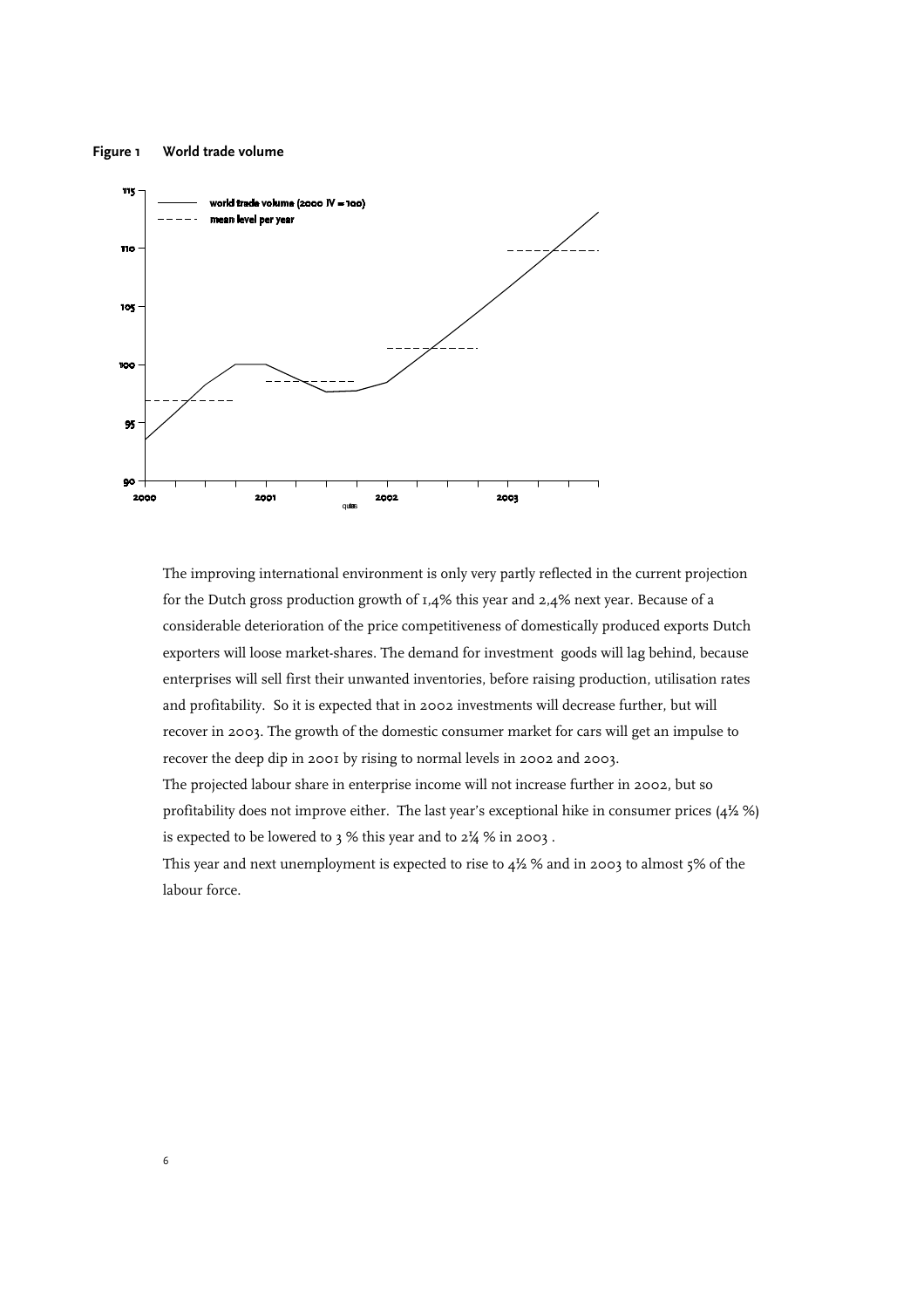#### **Table 2 Sales of the Dutch metal-electro industry**

|                                  | 2001 |
|----------------------------------|------|
|                                  | %    |
| In foreign markets               | 54   |
| In the Dutch market,             |      |
| of which Intermediates           | 33   |
| Consumption goods                | 2    |
| Machines, computers and vehicles | 11   |
| Total                            | 100  |

## Markets and some typical products of the metal-electro industry

| Markets for:           | Products                                                                                                                                                           |
|------------------------|--------------------------------------------------------------------------------------------------------------------------------------------------------------------|
| Intermediate products: | steel sheets, aluminum bars, metal construction materials and frames, machine<br>components, semiconductors, containers, maintenance services, (parts of) engines. |
| Consumer durables:     | household appliances and machinery, do-it-yourself machines, television sets, (mobile)<br>phones, electronic games, shaving apparatus, passenger cars, bicycles.   |
| Investment goods:      | machines, computers, (motor) vehicles, vessels.                                                                                                                    |

## **Prospects for the Dutch metal-electro industry**

#### **2001**

#### **Market developments**

In 2001 the Dutch metal-electro industries, especially electronics-, (non-electronic) machineryand automotive industry, have experienced the repercussion of the international slowdown on general demand and of the fall in ICT-demand in the export markets. The home markets gave limited compensation. The general slowdown in demand was not the only reason. More specifically, also the introduction of higher VAT-tax-rate (a rise from 17,5% to 19% per 1 January 2001) has lead to a slowdown in consumer purchases in 2001 because of anticipated purchases of durable goods at the end of 2000. Especially the consumer market for new cars in 2001 was strongly pushed downwards. However, the domestic car-market play a minor role in the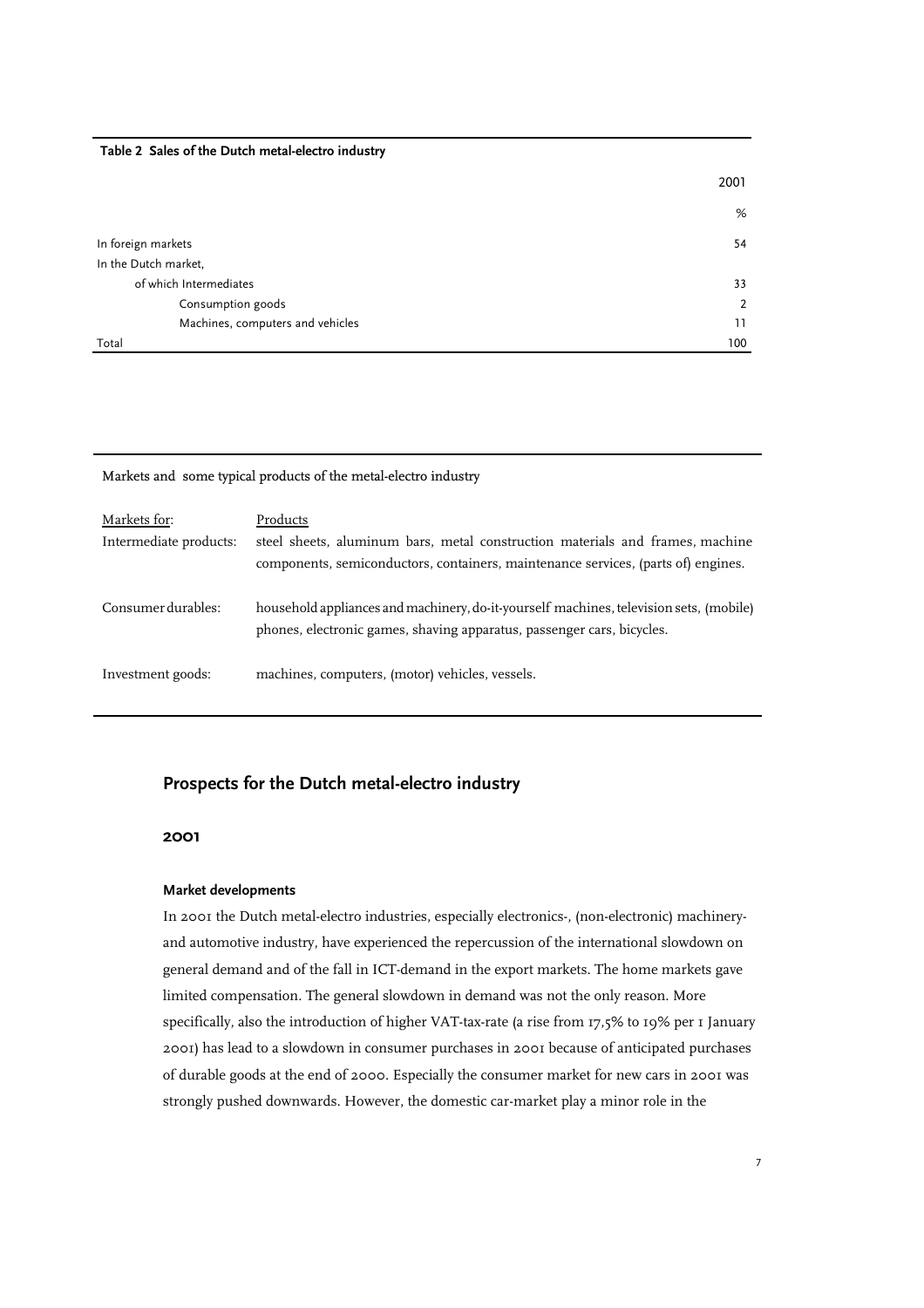production of the Dutch car-industry. Most cars home produced, are destined for abroad. Especially imports of cars were affected. More important for Dutch industries was the fall in the overall demand for investment goods last year.

### **Production**

8

In these unfavourable circumstances it is not surprising that production levels decreased in almost all metal-electro branches last year. Only the iron and steel industry has raised its production level a little , despite the weak demand on the European steel market. This rise was mostly due to a technical revival from the introductory problems of a newly installed "continuous cast"-machine in 2000. Despite this rise, the Dutch steel-output remained still rather low: the utilisation rate rose from only 82% to 84%.

## **Employment, productivity and profitability.**

The Dutch labour market is tight. So, despite decreased production and wage-drifts, employment of permanent personnel in the Dutch metal-electro industry remained more or less constant, partly because of a retarded positive reaction to the expansion in 2000, partly as a result of 'labour hoarding'. In the short run this 'labour-hoarding'-strategy leads to more labour costs, but, considering the shortage on the labour market, probably also to less recruitment costs when times become better. Instead, a large part of temporary employment has indeed vanished. Nevertheless, in most branches of the metal-electro industry labour productivity decreased, so that together with the wage rise, unit labour costs rose firmly and profitability decreased sharply. So it is not surprising that investments by the metal-electro industry as a whole decreased 30% in 2001.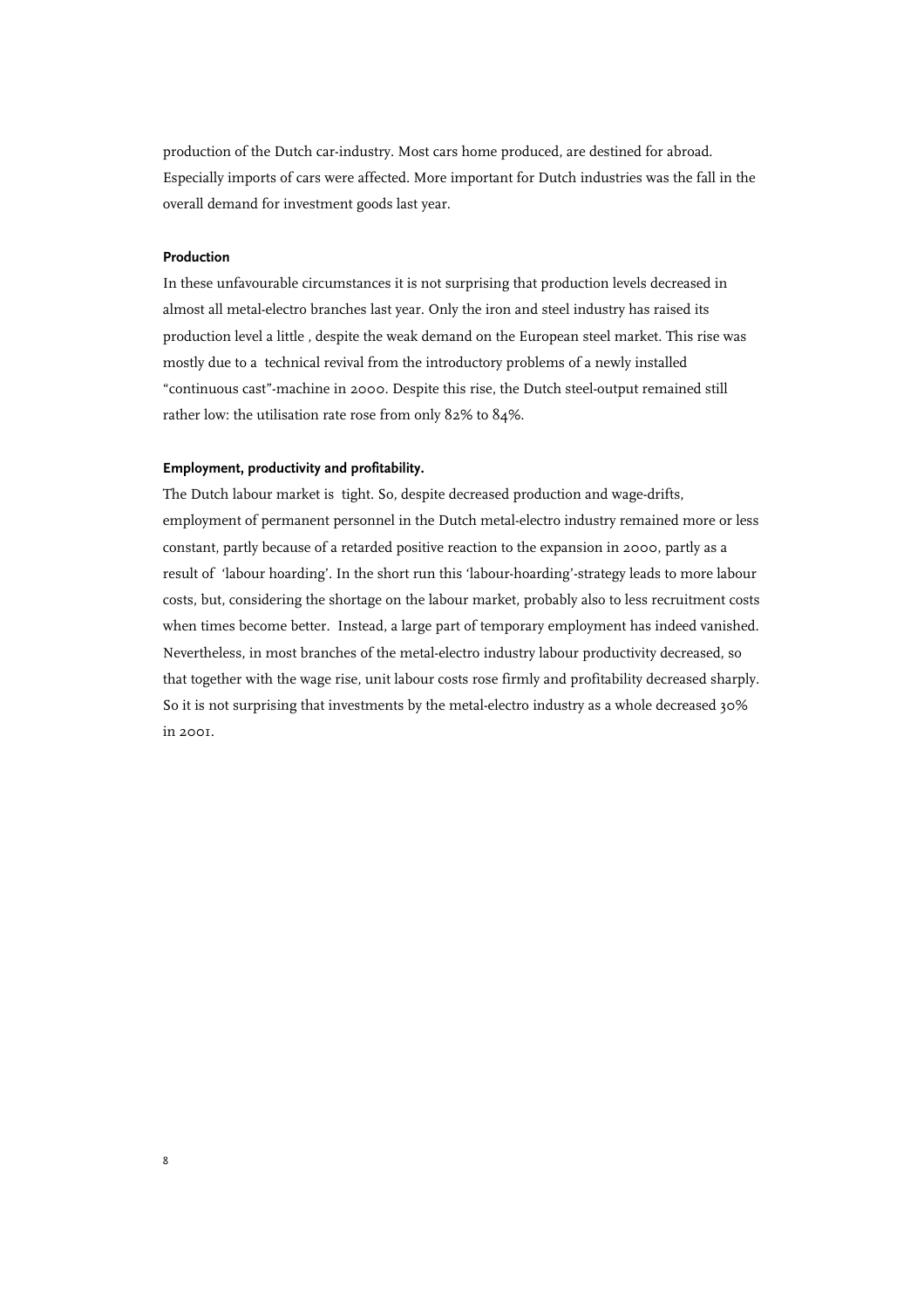## **Table 3 Key figures for the Dutch metal-electro industry a**

|                                                                                     | 1999                      | 2000 | 2001   | 2002            | 2003           |
|-------------------------------------------------------------------------------------|---------------------------|------|--------|-----------------|----------------|
|                                                                                     | in billion euros          |      |        |                 |                |
| <b>Nominal value</b>                                                                |                           |      |        |                 |                |
| Sales                                                                               | 62.9                      | 68.1 | 68.5   | 68.3            | 72.0           |
| Purchased goods and services                                                        | 44.1                      | 48.2 | 49.4   | 49.0            | 51.8           |
| Wages                                                                               | 13.3                      | 14.2 | 14.6   | 15.0            | 15.5           |
| Cash flow                                                                           | 5.6                       | 5.8  | 4.5    | 4.3             | 4.8            |
| Investments                                                                         |                           | 3.3  | 2.4    | 2.5             | 2.7            |
|                                                                                     | annual percentage changes |      |        |                 |                |
| In volume                                                                           |                           |      |        |                 |                |
| Sales                                                                               | 2.2                       | 5.2  | 0.0    | $-1/4$          | $4\frac{1}{4}$ |
| of which in foreign markets                                                         | 4.3                       | 8.2  | $-2.0$ | $-1/2$          | $4\frac{1}{2}$ |
| in the Dutch market                                                                 | $-0.2$                    | 1.7  | 2.0    | $-\frac{1}{4}$  | $3\frac{1}{2}$ |
| Value added                                                                         | 2.0                       | 6.8  | $-1.6$ | $-1/2$          | 3              |
| Labour productivity                                                                 | 1.0                       | 6.1  | $-0.8$ | $2\frac{1}{4}$  | 4              |
| <b>Prices</b>                                                                       |                           |      |        |                 |                |
| Sales                                                                               | $-0.2$                    | 2.9  | 0.5    | $-\frac{1}{4}$  | $1\frac{1}{4}$ |
| Unit operating costs                                                                | 0.5                       | 3.4  | 2.6    | $\frac{1}{4}$   | $\frac{3}{4}$  |
| Purchased goods and services                                                        | 0.0                       | 4.7  | 1.9    | $-3/4$          | L              |
| Unit labour costs                                                                   | 1.7                       | 1.5  | 2.9    | $2\frac{3}{4}$  | $-1$           |
| Number of employees (level, thousand FTE)                                           | 366                       | 370  | 367    | 357             | 354            |
| Labour share in income (%)                                                          | 82.8                      | 84.1 | 91.6   | $93\frac{1}{4}$ | 91¾            |
| <sup>a</sup> For an explanation of the used terms, see in the back of this 'Focus'. |                           |      |        |                 |                |

# **An outlook: 2002-2003**

*Market developments offer new opportunities but .......*

The already mentioned scenario of accelerating growth in world trade during 2002 and 2003 *seems* to show better perspectives to the Dutch metal-electro industry. This scenario is partly based on an expected moderate recovery of the ICT- markets in the next two years coming from a hesitating introduction of new technology (gprs-telephones, umts) in the communication sector and computer sector, and from accruing needs to replace obsolete apparatus. More important is the assumed general recovery of consumer and producer confidence which will attribute to more dynamics in trade and activities. With some delay increasing demand for investment goods in transport and machinery equipment will intensify this dynamics.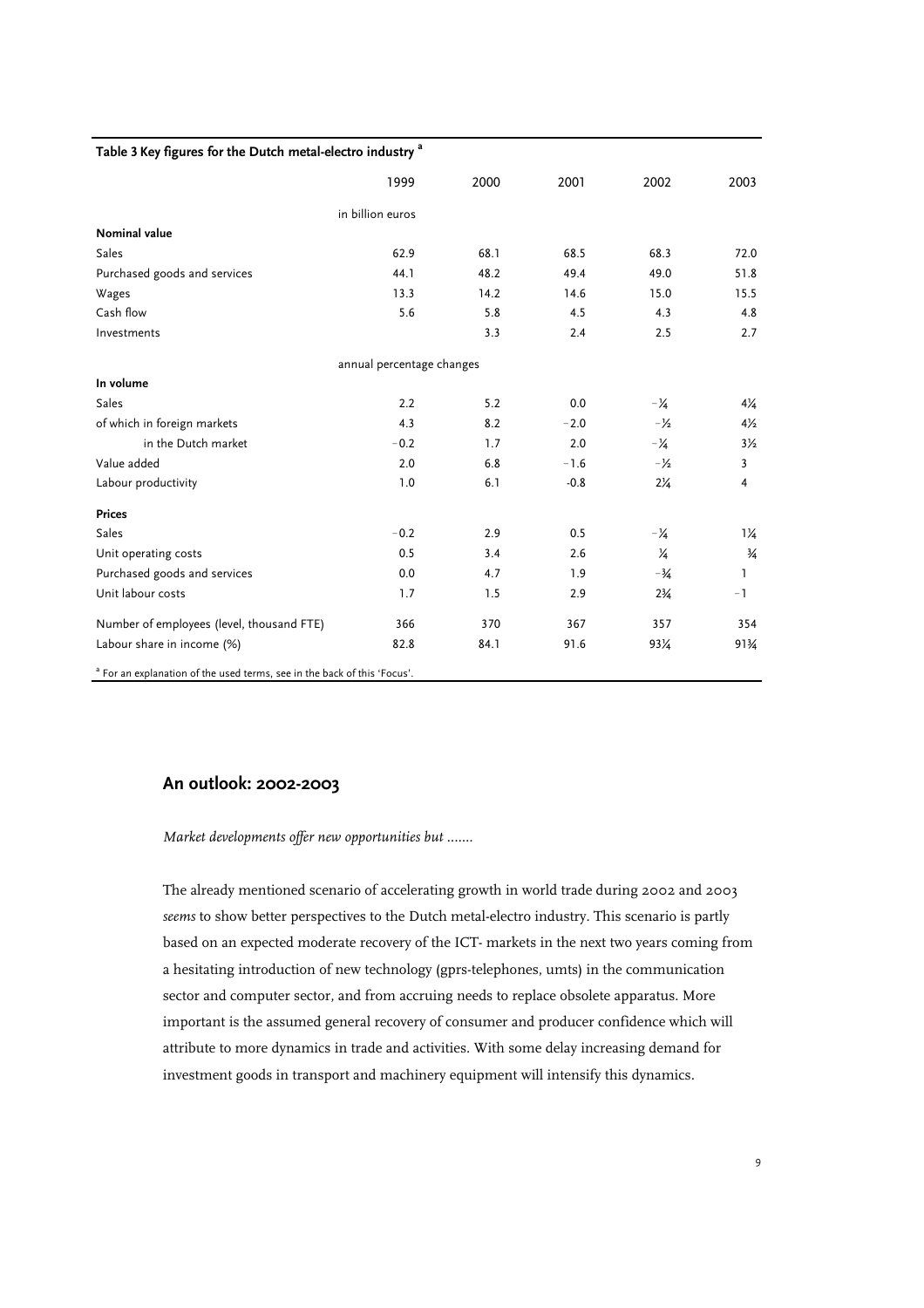*whether or not the Dutch metal-electro industry is capable to seize them all...*

For a number of branches and enterprises opportunities to grow are sufficient following a strategy of keeping their market-shares, eventually at the cost of profit margins.

#### *also depends on pricing strategies in relation to the pressure of labour costs ....*

But many metal-electro enterprises in the Netherlands will at least try to maintain their profits, or, rather, they will try to or have to restore their profits. Several strategies are possible, but all are restricted. First, possibilities to rise prices of existing products are restricted by foreign competition abroad and on the home-market. Putting innovative products in the market is a way to avoid these competitive pressure to become more profitable, but at the same time riskier depending on consumer preferences. Second, cost savings are difficult to realise, because as long as the labour market at home is tight, the continuous wage drift drives unit labour costs upwards. In this respect, however, compensation can be found in levelling up labour productivity as a third possibility. This strategy demands a better use of existing employment by rising production. As mentioned, for a number of branches and enterprises opportunities to grow are sufficient. However for most other enterprises production growth in the short run is too (s)low or is coming too late. Only cutting jobs or leaving the "labour hoarding"-strategy is left. For some industrial activities none of this possibilities is useful anymore, resulting in ending up production or replacing production to lower-cost countries. All these possibilities and efforts to maintain or to raise profits and profit margins implicitly play a role in the prospects for the Dutch metal-electro industry.

#### *very probably resulting in loss of market-shares*

More concretely, it is expected that exporters will try to, at least partly, pass on their cost increases on export-prices and on inland customers. So export-prices will tend to rise faster than competitive prices abroad. Therefore Dutch metal-electro industry will face some loss of market-shares abroad, but also in the home-market.

## *Nevertheless during 2002 Dutch production opportunities become better at an accelerating rate, but......*

It is expected that, after unwanted inventories are used or sold, the growing demand on product markets during 2002 will stimulate first the production of the basic product industries (chips, iron and steel, aluminum). Operating on near commodity markets , in general this will not only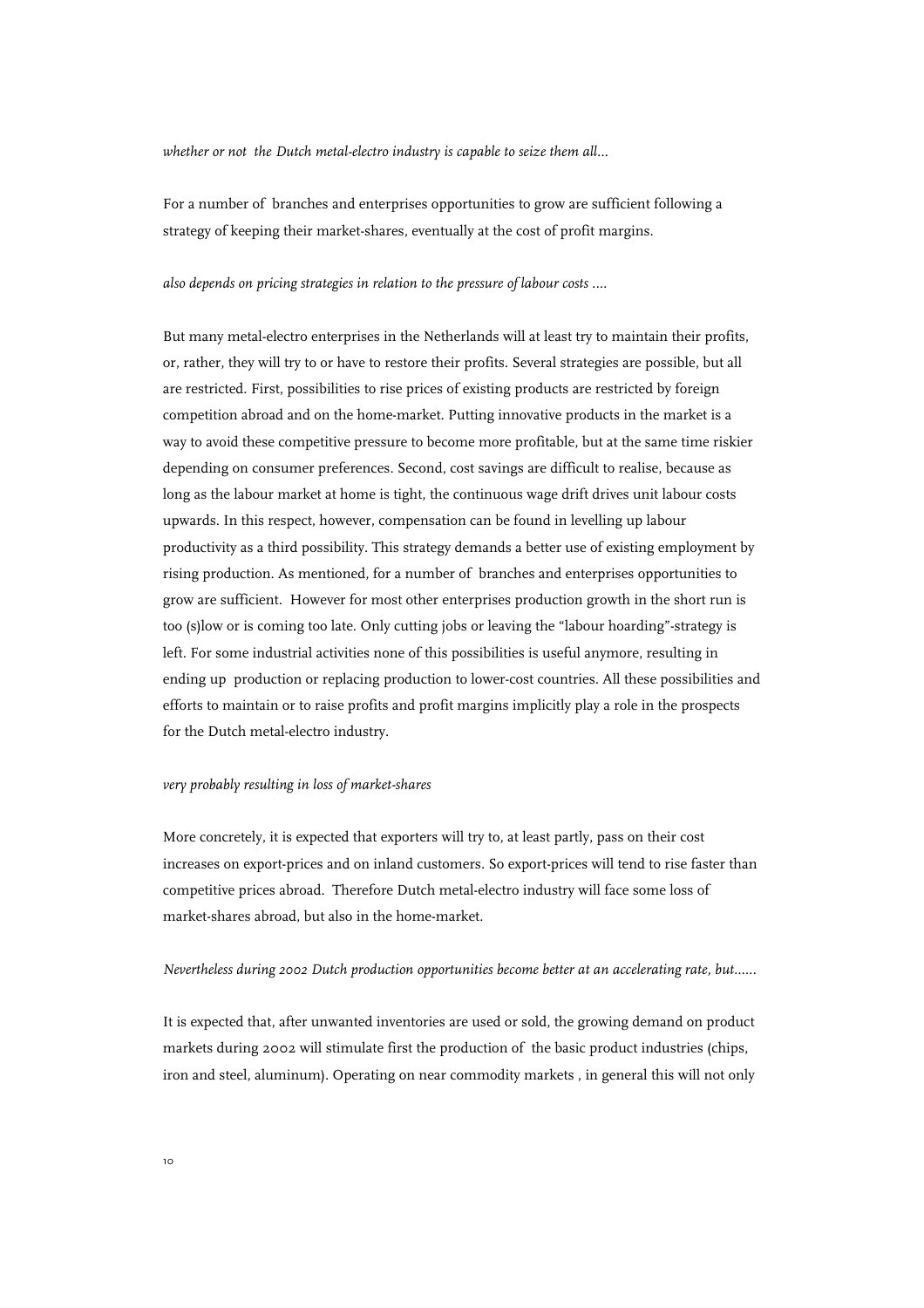lead to more real activities in this industries, but also to opportunities to raise prices and profit margins.

## **Effects of the Steel War on Dutch steel production**

The opportunity to raise steel prices will be strongly reduced if the recently announced distortions on the steel market by the US levies on imported steel become effective. It may cause a heavy restriction on Dutch export and production of steel. Near 10% of the Dutch production was exported to the US. A negative impact on production of about 5% is estimated, existing of about -7 % caused by decreasing exports to the US and +2% increase by intensifying competition on other markets at lower prices.

Later on in 2002, production in the metal-electro industry of parts and components will follow and growth will accelerate. So the metal product industry will return to a positive growth, also supported by the still growing demand by the inland construction sector.

*these are , in most cases, unsatisfactory to return this year to a positive growth rate on an annual basis...*

For some other metal-electro branches operating at the front of product cycles (especially chips), the accelerating recovery of international and inland demand during 2002 will not yet generate sufficient strength to overcome the 2001-dip, also due to some loss of market shares or by replacing production to abroad. So on an annual basis production will decrease again this year. During 2003 the earlier accelerated growth will continue. But in contrast with 2002, the starting point is relatively high (compared with the mean level of 2002). This difference is just reflected in the differences in the yearly growth rates of exports and production between both years. Also the production of investment goods (e.g. non-electronic and electronic machinery and the automotive industry) will face yet further decreasing production this year, but on the longer run better perspectives are expected. The reason is that it takes time, before in general (world) capacity utilisation rates and profitability return to a normal level again. So production growth will occur mainly in 2003. However, for the Dutch automotive industry and especially the passenger car industry these positive perspectives for the near future can be hampered or delayed. Reason: structural changes in co-ownership in the Dutch automotive industry (from Volvo to Daimler together with Mitsubishi) and the possibly necessary restructuring of production lines in 2004 cast their shadows.

Fig 2 summarizes the cyclical movements of the (projected) production of the metal-electro industry as a whole from 1999 to 2003.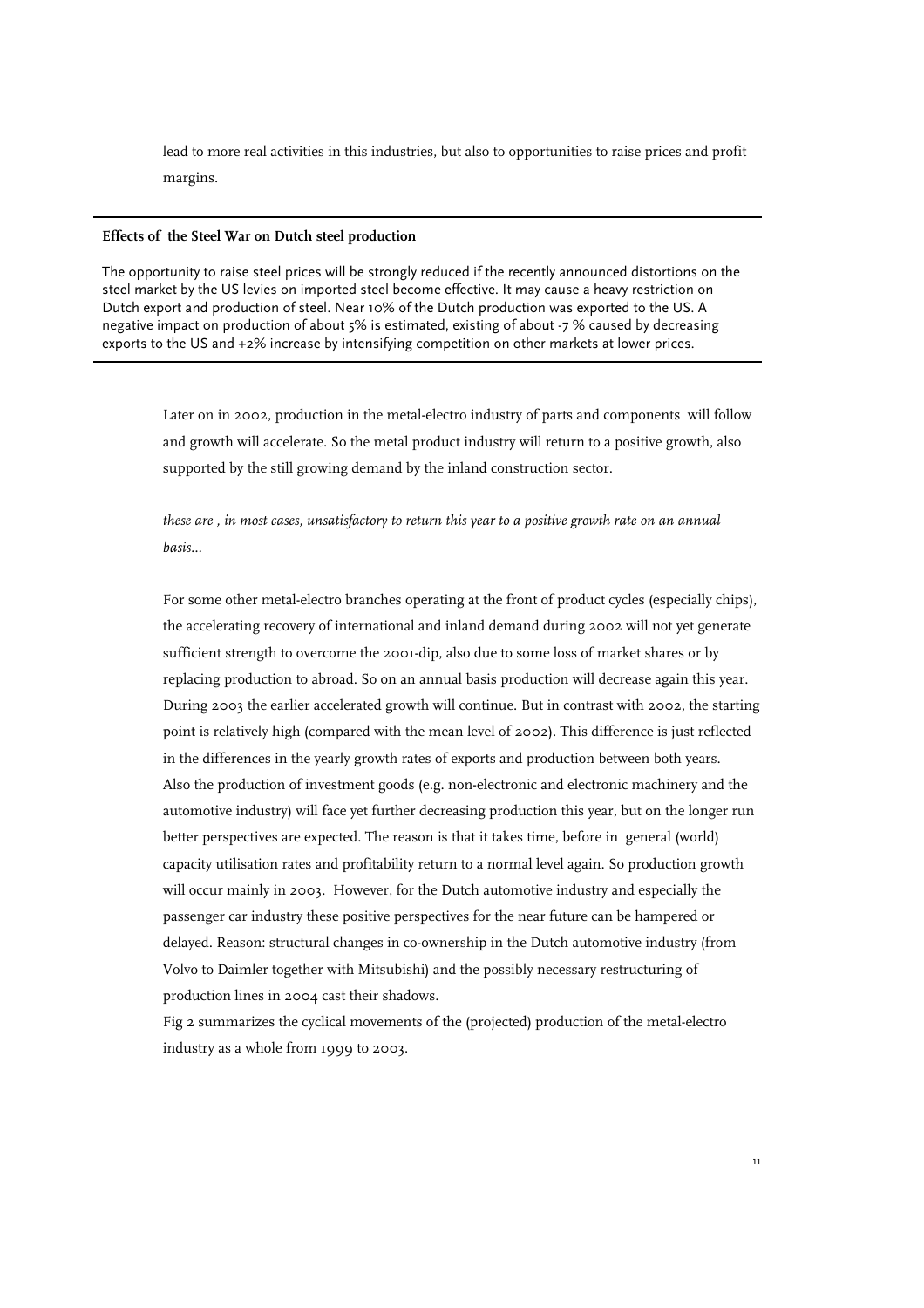#### **Figure 2 Production metal-electro industry**



*and employment will fall further but productivity will rise.....*

The opportunities to grow seems too meagre to maintain all employment in 2002 and 2003. The unsatisfactorily recovered or even lower production levels in 2002 will be accompanied with a yet stronger decrease in employment. Thus, at the cost of employment, in almost all branches labour productivity will be higher, but especially in 2003 because of the accelerating production.

Especially for metal product and (non-electronic) machinery a necessity to pay more attention to labour productivity exists, because its level is from an international point of view relatively low (see box).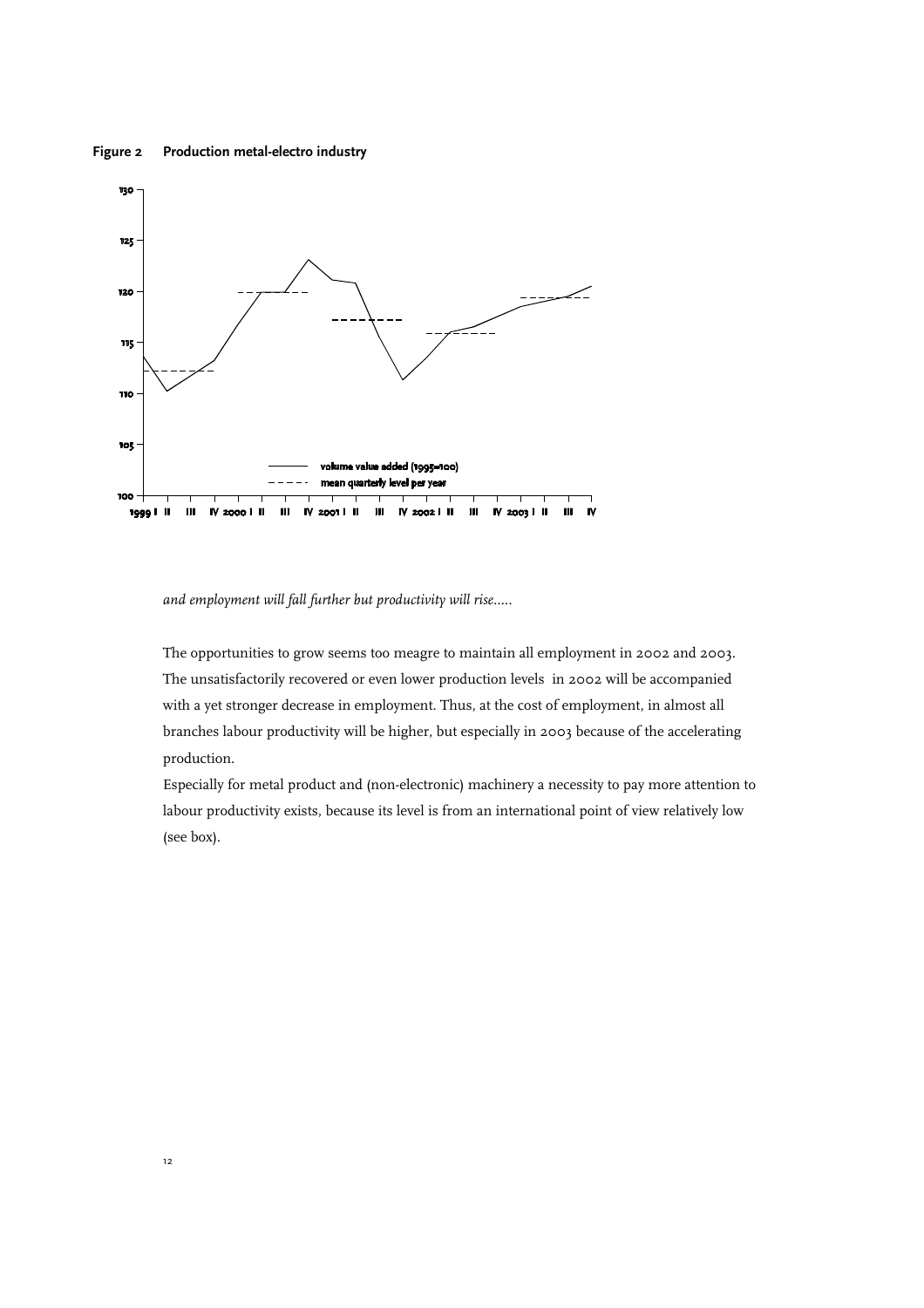#### **Relatively low labour productivity level in metal products and non-electronic machinery industries**

Most of the Dutch metal-electro industries have a low value added per worker compared to their foreign counterparts. Particularly the metal products and non-electronic machinery industries have relatively large catch-up or specialisation opportunities left, even when compared to the neighbour countries Germany and France. Only the electronic machinery and professional instruments industries achieved a higher productivity level than Germany and France. A part of the lead of Japan and the United States can be explained by the fact that employees in these countries work relatively more hours a year.

Metal products and non-electronic machinery may realize some additional productivity growth by far-going automatization and increases in scale, and by utilizing opportunities in markets with a larger growth potential. In this, the labour productivity levels of Germany and France set the targets for the two Dutch industries. This strategy will most likely involve a shake-out of underperforming companies.

The electronic machinery industry and, to a lesser degree, the professional instruments industry, have still an opportunity to catch up with Japanese and American levels of labour productivity. However, a high productivity growth, such as in the past few years, may only be achieved by exploiting new technological developments and further outsourcing of products in the final stages of their product life cycle. Productivity growth may weaken a little in the near future, although remaining high.

| Value added per worker in 1996 (Netherlands = 100) $^a$ |                      |                     |       |                      |  |  |  |  |
|---------------------------------------------------------|----------------------|---------------------|-------|----------------------|--|--|--|--|
|                                                         | Germany <sup>b</sup> | France <sup>b</sup> | Japan | <b>United States</b> |  |  |  |  |
| Metal-electro industry                                  | 110                  | 120                 | 212   | 206                  |  |  |  |  |
| o.w. Metal products                                     | 135                  | 130                 | 145   | 184                  |  |  |  |  |
| Non-electronic machinery                                | 111                  | 177                 | 178   | 302                  |  |  |  |  |
| Transport equipment                                     | 151                  | 119                 | 246   | 177                  |  |  |  |  |
| Professional instruments                                | 53                   | 67                  | 159   | 100                  |  |  |  |  |
| Electronic machinery                                    | 70                   | 97                  | 216   | 266                  |  |  |  |  |
| Iron and steel                                          | 132                  | 76                  | 279   | 161                  |  |  |  |  |

a<br>Source: OECD STAN database 1970-1997 (ISIC Rev.2). Underlying value added time series in 1987 prices. Comparative levels calculated with 1987 industry specific PPPs (Pilat, OECD, 1996).

<sup>b</sup> Data for 1995 instead of 1996.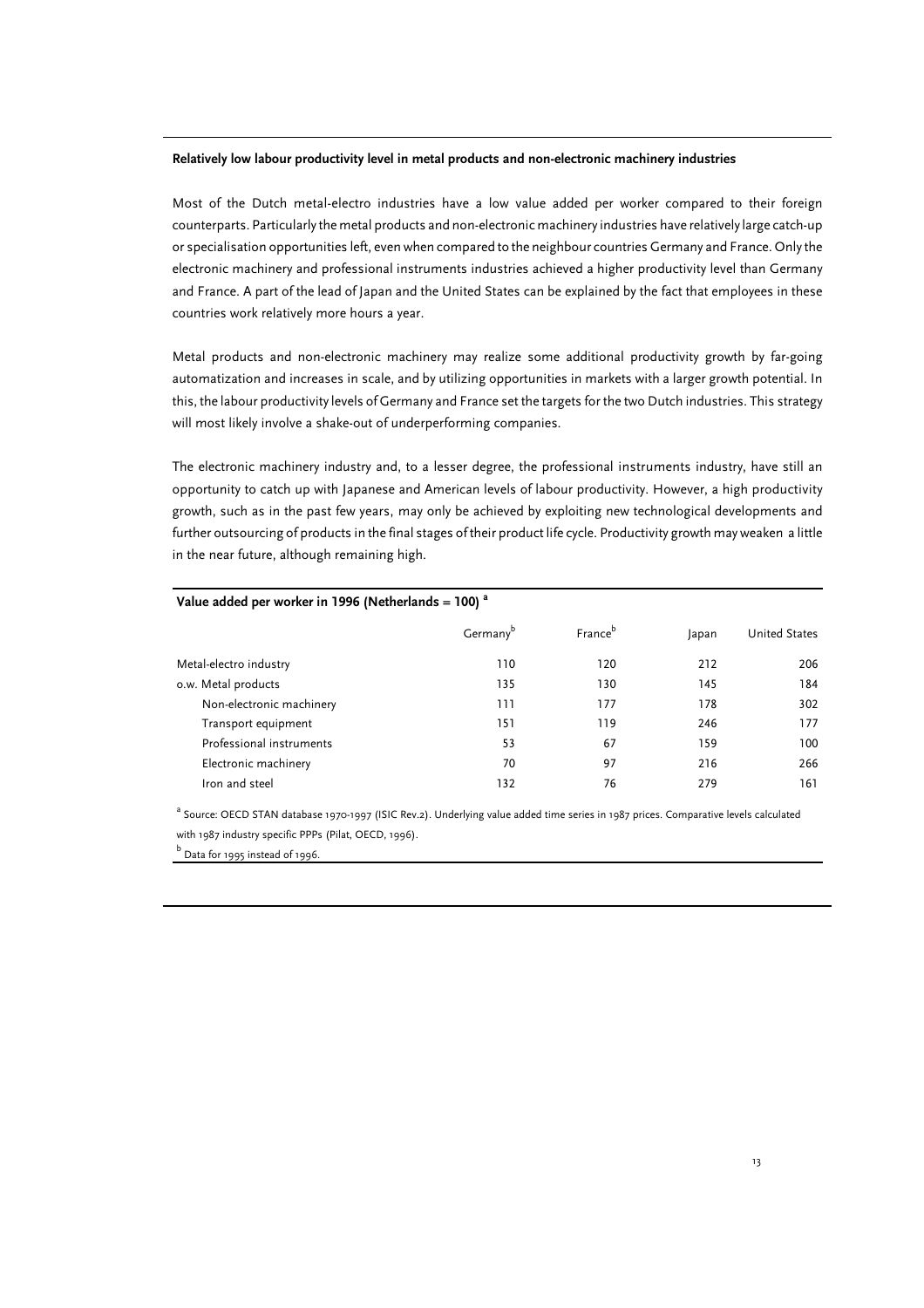*but not far enough to restore profitability before 2003.....*

The productivity growth rate in 2002 will probably insufficient to compensate wage rise, so in general profits and profit-margins can not be restored already in 2002 and will be even lowered further, but in 2003 the accelerating production attributing to an accelerating productivity growth rate may indeed help the recovery of profitability.

## *also postponing investment opportunities until 2003*

During this year the utilisation rates and profits will restore to slowly to create yet favourable circumstances to invest. So until 2002 the investment-level remains low. But in 2003 perspectives for investing will be better.



**Figure 3 Cash flow and investments**

The described scenario above is summarized and detailed for branches reflected in main figures in the table 4.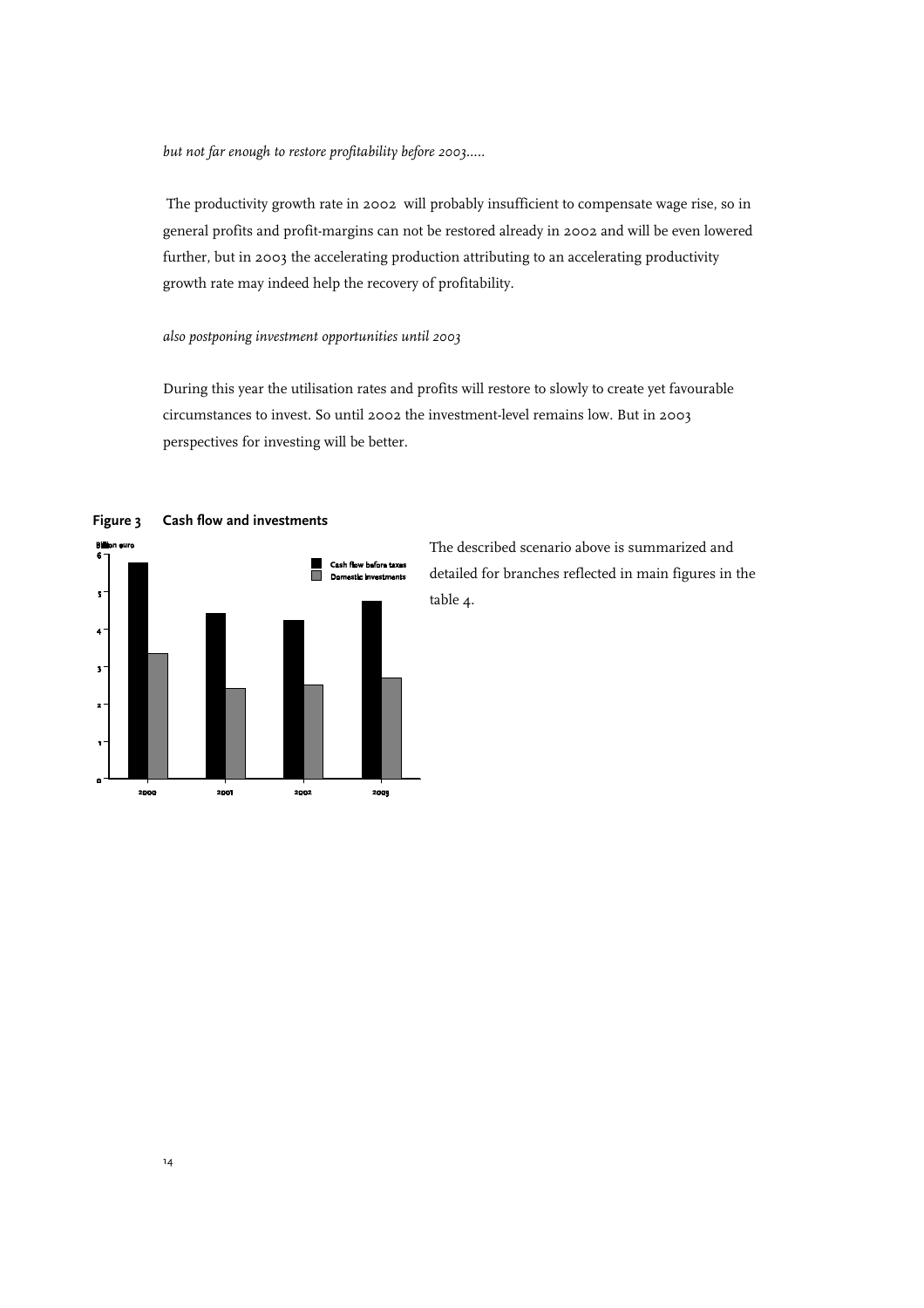| Table 4 Key figures for the metal-electro industries |  |  |  |  |  |  |  |  |  |  |
|------------------------------------------------------|--|--|--|--|--|--|--|--|--|--|
|------------------------------------------------------|--|--|--|--|--|--|--|--|--|--|

|                             | 1999                      | 2000    | 2001    | 2002            | 2003            |
|-----------------------------|---------------------------|---------|---------|-----------------|-----------------|
|                             | annual percentage changes |         |         |                 |                 |
| Sales volume                |                           |         |         |                 |                 |
| Iron and Steel              | $-1.0$                    | 2.1     | 3.3     | 3               | $4\frac{1}{4}$  |
| Non-ferrous metals          | $-1.0$                    | 2.1     | $-3.3$  | $\overline{2}$  | $1\frac{1}{2}$  |
| Metal products              | 2.4                       | 3.2     | 2.1     | $2\frac{1}{2}$  | $3\frac{1}{2}$  |
| Non-electronic machinery    | 1.3                       | 11.0    | $-0.6$  | $-1$            | $6\frac{1}{4}$  |
| Electronics                 | 3.9                       | 6.5     | $-1.9$  | $-\frac{1}{4}$  | 6               |
| Automotive vehicles         | 2.8                       | 0.5     | $-0.2$  | $-5$            | $-2/4$          |
| Shipbuilding                | $-0.2$                    | $-1.6$  | 0.8     | $-3$            | $-\frac{1}{4}$  |
| Number of employees (*1000) |                           |         |         |                 |                 |
| Iron and Steel              | 17                        | 17      | 17      | 16              | 16              |
| Non-ferrous metals          | 9                         | 9       | 9       | 9               | 9               |
| Metal products              | 97                        | 98      | 98      | 98              | 99              |
| Non-electronic machinery    | 85                        | 86      | 87      | 85              | 83              |
| Electronics                 | 98                        | 99      | 97      | 93              | 92              |
| Automotive vehicles         | 29                        | 30      | 29      | 26              | 25              |
| Shipbuilding                | 16                        | 16      | 16      | 15              | 15              |
| Sales prices                |                           |         |         |                 |                 |
| Iron and Steel              | $-7.5$                    | 16.4    | $-4.3$  | $-0$            | $\frac{3}{4}$   |
| Non-ferrous metals          | $-7.5$                    | 16.4    | 2.3     | $-\frac{1}{4}$  | $\frac{1}{2}$   |
| Metal products              | 0.3                       | 2.6     | 1.4     | $-\frac{1}{2}$  | $1\frac{1}{2}$  |
| Non-electronic machinery    | 1.2                       | 1.2     | 1.3     | $-0$            | $1\frac{1}{4}$  |
| Electronics                 | 0.1                       | 1.4     | 0.6     | $\frac{3}{4}$   | $1\frac{1}{2}$  |
| Automotive vehicles         | $-1.4$                    | 1.3     | $-0.5$  | $-1\frac{1}{2}$ | $\frac{3}{4}$   |
| Shipbuilding                | 4.7                       | 1.5     | 0.9     | 0               | 1               |
| Unit operating costs        |                           |         |         |                 |                 |
| Iron and Steel              | $-1.6$                    | 7.2     | 7.5     | $-\frac{1}{4}$  | $\frac{3}{4}$   |
| Non-ferrous metals          | $-1.6$                    | 7.2     | 3.3     | -1              | $1\frac{1}{2}$  |
| Metal products              | $-0.7$                    | 6.0     | 1.7     | $-\frac{1}{4}$  | $\overline{2}$  |
| Non-electronic machinery    | 1.3                       | 1.6     | 3.0     | $\frac{3}{4}$   | ¼               |
| Electronics                 | 0.9                       | 1.7     | 2.4     | ı               | 1⁄4             |
| Automotive vehicles         | 0.6                       | 3.5     | 2.2     | $-1\frac{1}{4}$ | 1               |
| Shipbuilding                | 1.6                       | 3.7     | 2.7     | 1               | $1\frac{1}{4}$  |
| Unit labour costs           |                           |         |         |                 |                 |
| Iron and Steel              | 0.8                       | 2.4     | $-1.3$  | $\frac{1}{4}$   | $-\frac{1}{4}$  |
| Non-ferrous metals          | 0.8                       | 2.4     | 7.6     | $1\frac{1}{2}$  | $2\frac{1}{2}$  |
| Metal products              | 2.2                       | 4.7     | 1.3     | $2\frac{1}{4}$  | $\overline{2}$  |
| Non-electronic machinery    | 2.6                       | $-4.3$  | 5.1     | $3\frac{1}{2}$  | $-3\frac{3}{4}$ |
| Electronics                 | $-0.4$                    | $1.0\,$ | 3.5     | $2\frac{1}{4}$  | $-3\frac{1}{4}$ |
| Automotive vehicles         | 3.3                       | 7.1     | $0.6\,$ | $\frac{1}{2}$   | $1\frac{1}{4}$  |
| Shipbuilding                | 4.0                       | 4.1     | $0.1\,$ | $6\frac{1}{2}$  | $2\frac{3}{4}$  |